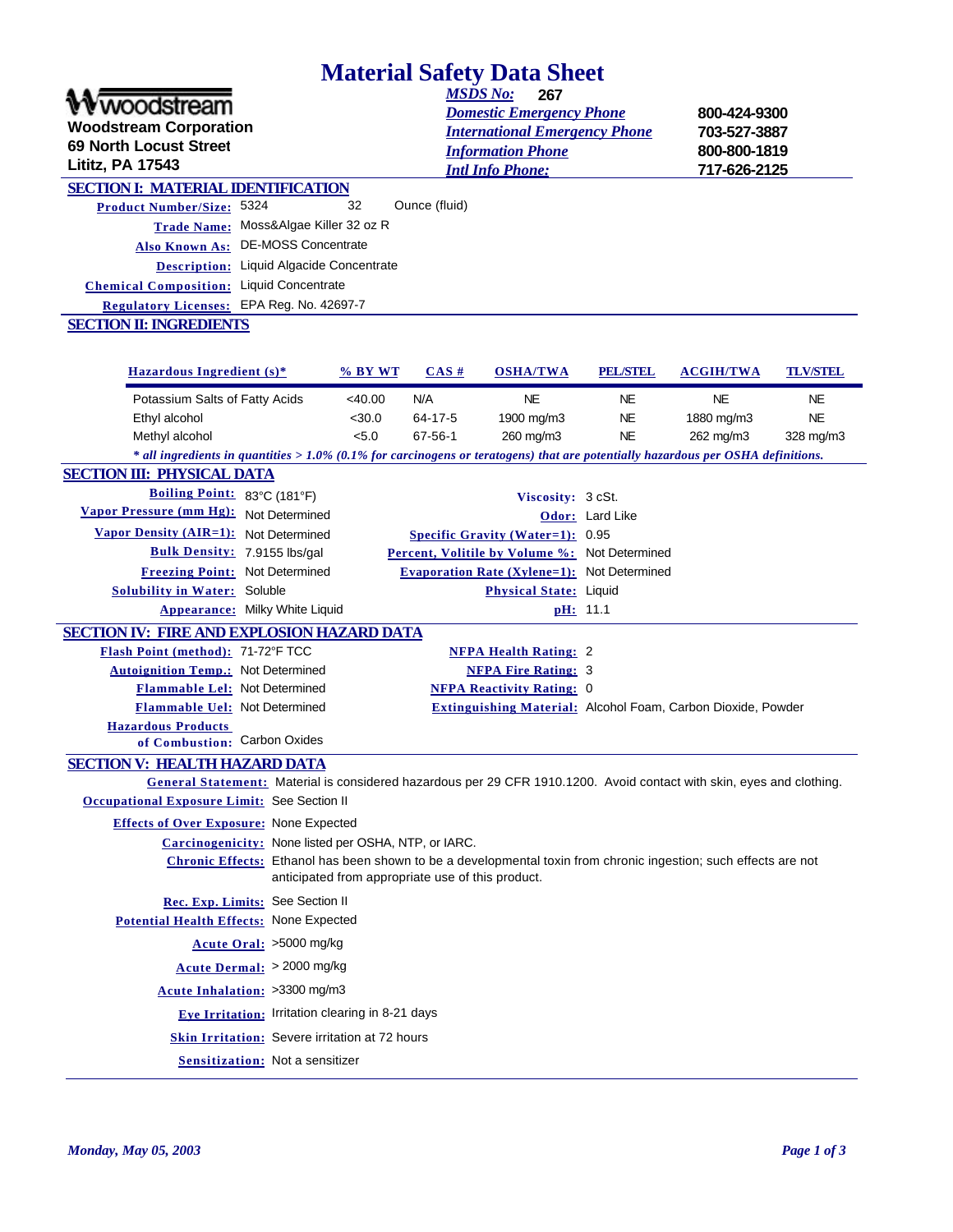| <b>Route of Entry</b>                           |                              | <b>Symptoms/Effects of Overexposure</b>                                                                                                                      | <b>First Aid</b>                                                                                                                                                                                                                                                                                                               |
|-------------------------------------------------|------------------------------|--------------------------------------------------------------------------------------------------------------------------------------------------------------|--------------------------------------------------------------------------------------------------------------------------------------------------------------------------------------------------------------------------------------------------------------------------------------------------------------------------------|
| Skin                                            | Irritation                   |                                                                                                                                                              | Wash with plenty of soap and water. Get medical<br>attention.                                                                                                                                                                                                                                                                  |
| Inhalation                                      | None Expected                |                                                                                                                                                              | Remove victim to fresh air. If not breathing, give artificial<br>respiration, preferably mouth to mouth. Get medical<br>attention.                                                                                                                                                                                             |
| Eye                                             | Irritation                   |                                                                                                                                                              | Hold eyelids open and flush with a steady, gentle<br>stream of water for 15 minutes. Get medical attention.                                                                                                                                                                                                                    |
| Ingestion                                       | None Expected                |                                                                                                                                                              | If swallowed, promptly drink large amounts of water.<br>Never give liquids to an unconscious person. Get<br>medical attention.                                                                                                                                                                                                 |
| <b>SECTION VI: REACTIVITY DATA</b>              |                              |                                                                                                                                                              |                                                                                                                                                                                                                                                                                                                                |
|                                                 | <b>Stability:</b> Stable     |                                                                                                                                                              |                                                                                                                                                                                                                                                                                                                                |
|                                                 |                              | Conditions to avoid: HEAT AND OPEN FLAME                                                                                                                     |                                                                                                                                                                                                                                                                                                                                |
|                                                 |                              | Materials to avoid: Concentrated mineral supplements (fertilizers), strong oxidizers, acids                                                                  |                                                                                                                                                                                                                                                                                                                                |
| Hazardous Decomposition: Will not occur         |                              |                                                                                                                                                              |                                                                                                                                                                                                                                                                                                                                |
|                                                 |                              | <b>Conditions to avoid: HEAT AND OPEN FLAME</b>                                                                                                              |                                                                                                                                                                                                                                                                                                                                |
| <b>Hazardous Polymerization:</b> Will not occur |                              |                                                                                                                                                              |                                                                                                                                                                                                                                                                                                                                |
|                                                 |                              | <b>Conditions to avoid: HEAT AND OPEN FLAME</b>                                                                                                              |                                                                                                                                                                                                                                                                                                                                |
| <b>SECTION VII: SPILL OR LEAK PROCEDURES</b>    |                              |                                                                                                                                                              |                                                                                                                                                                                                                                                                                                                                |
| is released or spilled:                         |                              | Steps to be taken if material Rinse with abundant water and mop up.                                                                                          |                                                                                                                                                                                                                                                                                                                                |
|                                                 |                              | Waste Disposal Method: Dispose in accordance with local, provincial and national regulations.                                                                |                                                                                                                                                                                                                                                                                                                                |
|                                                 |                              | approved waste disposal facility.<br>CONTAINER DISPOSAL:                                                                                                     | Product Disposal Method: PESTICIDE DISPOSAL: Wastes resulting from use of this product may be disposed of on site or at an<br>If Empty: Do not reuse this container. Place in trash or offer for recycling if available.<br>If Partly Filled: Call your local solid waste agency for disposal instructions. Never place unused |
|                                                 |                              | product down any indoor or outdoor drain.                                                                                                                    |                                                                                                                                                                                                                                                                                                                                |
|                                                 |                              | SECTION VIII: SPECIAL PROTECTION INFORMATION                                                                                                                 |                                                                                                                                                                                                                                                                                                                                |
|                                                 |                              | vapor/dust/mist cartridges                                                                                                                                   | Respiratory Protection: In typical applications no engineering controls should be needed; if industrial hygiene surveys show<br>that occupational exposure limits may be exceeded, use NIOSH approved respirator with organic                                                                                                  |
|                                                 |                              | <b>Protective Gloves:</b> Protective gloves (nitrile) recommended                                                                                            |                                                                                                                                                                                                                                                                                                                                |
|                                                 |                              | <b>Eye Protection:</b> Recommended to avoid contact of material directly into eyes                                                                           |                                                                                                                                                                                                                                                                                                                                |
|                                                 |                              | Protective Clothing: None required under normal use conditions.                                                                                              |                                                                                                                                                                                                                                                                                                                                |
|                                                 |                              | Ventilation: None required under normal use conditions.                                                                                                      |                                                                                                                                                                                                                                                                                                                                |
|                                                 |                              | Other Protective Equipment: None required under normal use conditions.                                                                                       |                                                                                                                                                                                                                                                                                                                                |
|                                                 |                              |                                                                                                                                                              | Protection Note: Personal protection information provided in this Section is based upon general information as to normal<br>uses and conditions. Where special or unusual uses or conditions exist, it is suggested that the<br>expert assistance of an industrial hygienist or other qualified professional be sought.        |
| <b>SECTION IX: SPECIAL PRECAUTIONS</b>          |                              |                                                                                                                                                              |                                                                                                                                                                                                                                                                                                                                |
|                                                 |                              | food or feed by storage and disposal.                                                                                                                        | Storage and Handling: PESTICIDE STORAGE: Store only in a cool, dry area inaccessible to children and pets. Protect from<br>freezing and heat. Keep container tightly closed to prevent evaporation. Do not contaminate water,                                                                                                  |
|                                                 |                              | Other Precautions: Store away from heat, out of reach of children. Do not contaminate water, food or feed by storage or<br>disposal. Do not reuse container. |                                                                                                                                                                                                                                                                                                                                |
|                                                 | <b>Precaution Note: None</b> |                                                                                                                                                              |                                                                                                                                                                                                                                                                                                                                |
| <b>SECTION X: ECOLOGICAL INFORMATION</b>        |                              |                                                                                                                                                              |                                                                                                                                                                                                                                                                                                                                |
|                                                 |                              | by cleaning of equipment or disposal of washwaters.                                                                                                          | <b>Ecotoxicity:</b> May be hazardous to aquatic invertebrates. Do not apply directly to water; do not contaminate water                                                                                                                                                                                                        |
|                                                 |                              | <b>Environmental Fate:</b> Not Persistent                                                                                                                    |                                                                                                                                                                                                                                                                                                                                |